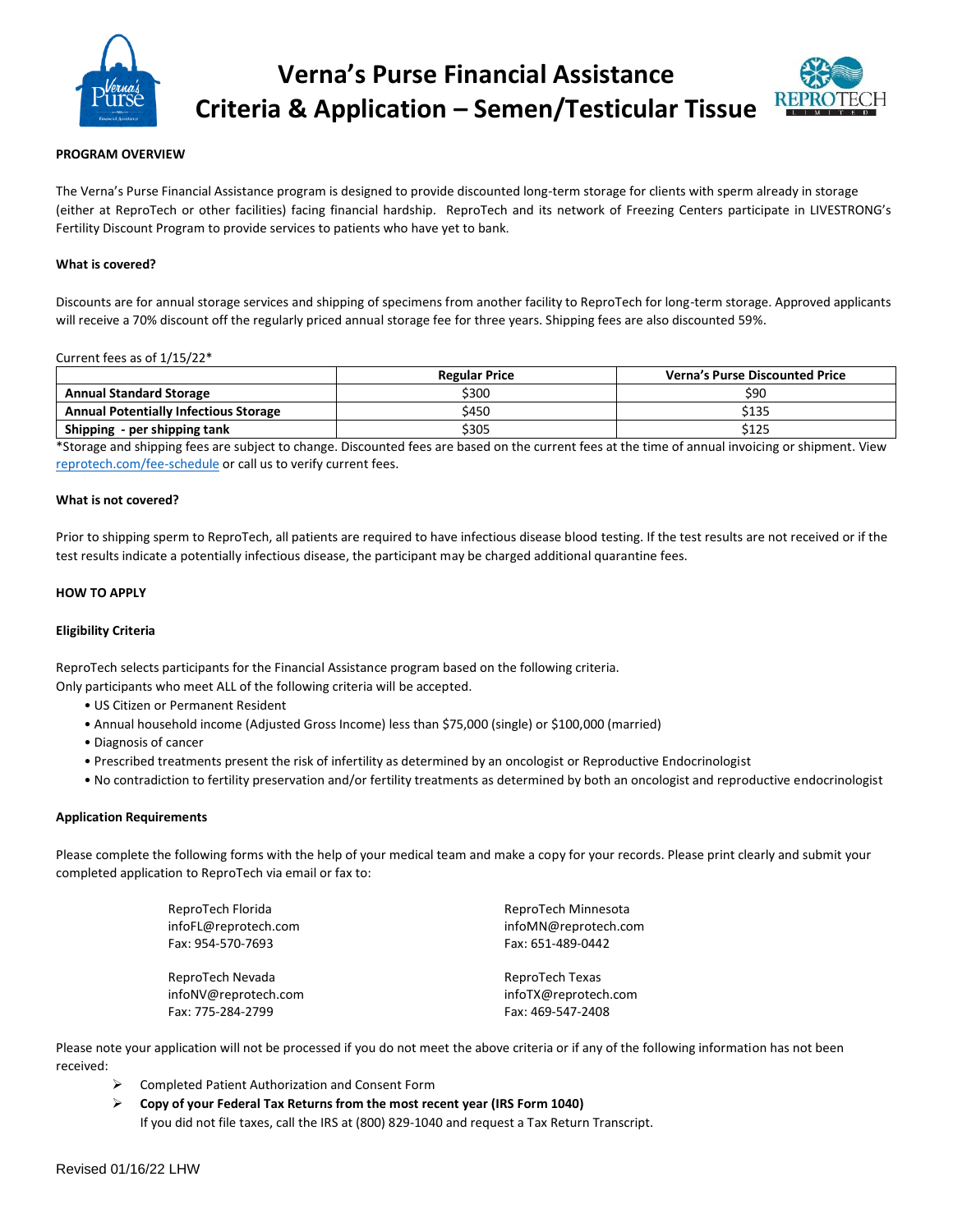

# **Verna's Purse Financial Assistance Criteria & Application – Semen/Testicular Tissue**



# **Next Steps**

Upon receipt and review of your application, ReproTech will notify you of your approval or denial by phone or email. Please allow 1 to 2 weeks for a response. All approved applicants will be given additional information in writing regarding next steps.

Please note prior to receipt of your specimens at ReproTech, you are required to have infectious disease tests. If your specimens are not currently at ReproTech, contact your current sperm bank to find out which blood tests you have completed and forward those to ReproTech. If you have not completed the required tests, you may want to have these tests conducted by your oncologist while your application is being processed.

# PATIENT AUTHORIZATION & CONSENT FORM

Please complete ALL the fields in the following form and keep a copy for your records. Incomplete applications cannot be processed.

# **Patient's Personal Information**

| Cryobank or clinic where you plan to or have bank(ed) your semen or testicular tissue:              |               |  |
|-----------------------------------------------------------------------------------------------------|---------------|--|
| Cryobank/clinic: New York Discovery Cryobank/clinic:                                                | Contact: 2008 |  |
| <b>Financial Information</b>                                                                        |               |  |
| Average Three-Year Annual Household Income (Adjusted Gross Income) ________________________________ |               |  |

Please provide your average three-year annual household income (add last three years and divide by 3) and include your federal tax returns from the most recent year (Form 1040). If a patient is under 18, please provide federal tax returns for the patient's parent's legal guardians.

# **Applicant Certification and Authorization to Release Medical Information**

I certify that the information provided in this application is complete and accurate. I authorize the release of the information contained in this application. I understand it is for the sole use of ReproTech, its representatives and/or agents in order to assess my eligibility for participation in the "Financial Assistance" Program.

I authorize ReproTech, its representatives and agents to request and obtain from my physicians and any insurer medical and other patient information related to my treatment for cancer and infertility. I agree to immediately inform ReproTech if my income or insurance status changes and to provide any documentation that ReproTech requests to verify the same. I further authorize these parties to contact me directly, if necessary, to process this application.